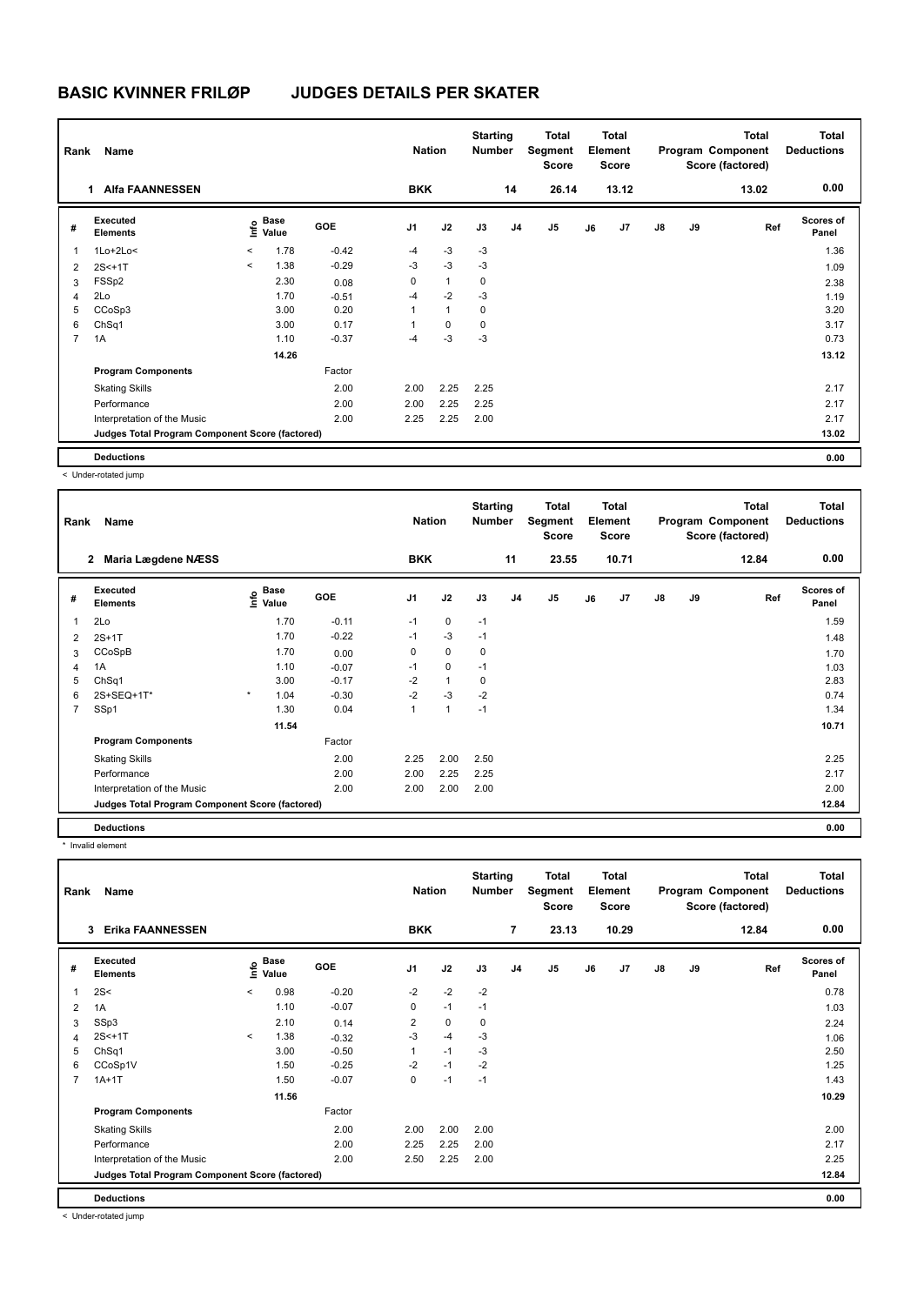# **BASIC KVINNER FRILØP JUDGES DETAILS PER SKATER**

| Name<br>Rank   |                                                 |         |                      |            | <b>Nation</b>  |              | <b>Starting</b><br><b>Number</b> |                | <b>Total</b><br>Segment<br>Score |    | <b>Total</b><br>Element<br><b>Score</b> |               |    | <b>Total</b><br>Program Component<br>Score (factored) | <b>Total</b><br><b>Deductions</b> |
|----------------|-------------------------------------------------|---------|----------------------|------------|----------------|--------------|----------------------------------|----------------|----------------------------------|----|-----------------------------------------|---------------|----|-------------------------------------------------------|-----------------------------------|
|                | 4 Iris Bjørg PETURSDOTTIR                       |         |                      |            | <b>BSK</b>     |              |                                  | 9              | 22.40                            |    | 8.56                                    |               |    | 13.84                                                 | 0.00                              |
| #              | Executed<br><b>Elements</b>                     | lnfo    | <b>Base</b><br>Value | <b>GOE</b> | J <sub>1</sub> | J2           | J3                               | J <sub>4</sub> | J5                               | J6 | J <sub>7</sub>                          | $\mathsf{J}8$ | J9 | Ref                                                   | Scores of<br>Panel                |
| $\mathbf{1}$   | 1Lz+1A<<+SEQ                                    | <<      | 0.48                 | $-0.30$    | $-5$           | $-5$         | $-5$                             |                |                                  |    |                                         |               |    |                                                       | 0.18                              |
| 2              | 2Lo<                                            | $\prec$ | 1.28                 | $-0.55$    | $-5$           | $-4$         | $-4$                             |                |                                  |    |                                         |               |    |                                                       | 0.73                              |
| 3              | 2F                                              |         | 1.80                 | $-0.30$    | $-2$           | $-2$         | $-1$                             |                |                                  |    |                                         |               |    |                                                       | 1.50                              |
| $\overline{4}$ | FCCoSp1V                                        |         | 1.50                 | $-0.25$    | $-1$           | $-2$         | $-2$                             |                |                                  |    |                                         |               |    |                                                       | 1.25                              |
| 5              | ChSq1                                           |         | 3.00                 | 0.33       | 1              | $\mathbf{1}$ | 0                                |                |                                  |    |                                         |               |    |                                                       | 3.33                              |
| 6              | $1F+1T$                                         |         | 0.90                 | $-0.03$    | $-1$           | $-1$         | 0                                |                |                                  |    |                                         |               |    |                                                       | 0.87                              |
| $\overline{7}$ | SSpB                                            |         | 1.10                 | $-0.40$    | $-3$           | $-4$         | $-4$                             |                |                                  |    |                                         |               |    |                                                       | 0.70                              |
|                |                                                 |         | 10.06                |            |                |              |                                  |                |                                  |    |                                         |               |    |                                                       | 8.56                              |
|                | <b>Program Components</b>                       |         |                      | Factor     |                |              |                                  |                |                                  |    |                                         |               |    |                                                       |                                   |
|                | <b>Skating Skills</b>                           |         |                      | 2.00       | 2.25           | 2.25         | 2.75                             |                |                                  |    |                                         |               |    |                                                       | 2.42                              |
|                | Performance                                     |         |                      | 2.00       | 2.00           | 2.00         | 2.50                             |                |                                  |    |                                         |               |    |                                                       | 2.17                              |
|                | Interpretation of the Music                     |         |                      | 2.00       | 2.00           | 2.25         | 2.75                             |                |                                  |    |                                         |               |    |                                                       | 2.33                              |
|                | Judges Total Program Component Score (factored) |         |                      |            |                |              |                                  |                |                                  |    |                                         |               |    |                                                       | 13.84                             |
|                | <b>Deductions</b>                               |         |                      |            |                |              |                                  |                |                                  |    |                                         |               |    |                                                       | 0.00                              |

< Under-rotated jump << Downgraded jump

| Rank           | Name                                            |                           |         | <b>Nation</b>  |             | <b>Starting</b><br>Number |                | Total<br>Segment<br><b>Score</b> |    | <b>Total</b><br>Element<br><b>Score</b> |               |    | <b>Total</b><br>Program Component<br>Score (factored) | <b>Total</b><br><b>Deductions</b> |
|----------------|-------------------------------------------------|---------------------------|---------|----------------|-------------|---------------------------|----------------|----------------------------------|----|-----------------------------------------|---------------|----|-------------------------------------------------------|-----------------------------------|
|                | <b>Vilde TOMTER</b><br>5                        |                           |         | <b>GKK</b>     |             |                           | 1              | 22.15                            |    | 10.31                                   |               |    | 11.84                                                 | 0.00                              |
| #              | Executed<br><b>Elements</b>                     | Base<br>o Base<br>⊆ Value | GOE     | J <sub>1</sub> | J2          | J3                        | J <sub>4</sub> | J5                               | J6 | J7                                      | $\mathsf{J}8$ | J9 | Ref                                                   | <b>Scores of</b><br>Panel         |
|                | $1A+1T$                                         | 1.50                      | $-0.07$ | 0              | $-1$        | $-1$                      |                |                                  |    |                                         |               |    |                                                       | 1.43                              |
| 2              | 2S                                              | 1.30                      | $-0.13$ | $-1$           | $-1$        | $-1$                      |                |                                  |    |                                         |               |    |                                                       | 1.17                              |
| 3              | 2S                                              | 1.30                      | $-0.39$ | -3             | $-3$        | $-3$                      |                |                                  |    |                                         |               |    |                                                       | 0.91                              |
| $\overline{4}$ | ChSq1                                           | 3.00                      | 0.33    |                | 0           | -1                        |                |                                  |    |                                         |               |    |                                                       | 3.33                              |
| 5              | CoSp1V                                          | 1.28                      | $-0.17$ | $-2$           | $\mathbf 0$ | $-2$                      |                |                                  |    |                                         |               |    |                                                       | 1.11                              |
| 6              | $1A+1Lo$                                        | 1.60                      | 0.00    | 0              | $\mathbf 0$ | 0                         |                |                                  |    |                                         |               |    |                                                       | 1.60                              |
| $\overline{7}$ | LSpB                                            | 1.20                      | $-0.44$ | -3             | $-4$        | $-4$                      |                |                                  |    |                                         |               |    |                                                       | 0.76                              |
|                |                                                 | 11.18                     |         |                |             |                           |                |                                  |    |                                         |               |    |                                                       | 10.31                             |
|                | <b>Program Components</b>                       |                           | Factor  |                |             |                           |                |                                  |    |                                         |               |    |                                                       |                                   |
|                | <b>Skating Skills</b>                           |                           | 2.00    | 2.25           | 2.25        | 2.00                      |                |                                  |    |                                         |               |    |                                                       | 2.17                              |
|                | Performance                                     |                           | 2.00    | 2.00           | 2.00        | 2.00                      |                |                                  |    |                                         |               |    |                                                       | 2.00                              |
|                | Interpretation of the Music                     |                           | 2.00    | 1.75           | 1.75        | 1.75                      |                |                                  |    |                                         |               |    |                                                       | 1.75                              |
|                | Judges Total Program Component Score (factored) |                           |         |                |             |                           |                |                                  |    |                                         |               |    |                                                       | 11.84                             |

**Deductions 0.00**

| Rank           | Name                                            |      |               |         | <b>Nation</b> |              | <b>Starting</b><br><b>Number</b> |                | <b>Total</b><br>Segment<br><b>Score</b> |    | Total<br>Element<br><b>Score</b> |               |    | <b>Total</b><br>Program Component<br>Score (factored) | <b>Total</b><br><b>Deductions</b> |
|----------------|-------------------------------------------------|------|---------------|---------|---------------|--------------|----------------------------------|----------------|-----------------------------------------|----|----------------------------------|---------------|----|-------------------------------------------------------|-----------------------------------|
|                | <b>Christiane KROGFOSS</b><br>6                 |      |               |         | <b>SSK</b>    |              |                                  | 15             | 21.34                                   |    | 9.18                             |               |    | 12.16                                                 | 0.00                              |
| #              | Executed<br><b>Elements</b>                     | lnfo | Base<br>Value | GOE     | J1            | J2           | J3                               | J <sub>4</sub> | J5                                      | J6 | J <sub>7</sub>                   | $\mathsf{J}8$ | J9 | Ref                                                   | <b>Scores of</b><br>Panel         |
| $\mathbf{1}$   | 2S<<                                            | <<   | 0.40          | $-0.19$ | $-5$          | $-5$         | $-4$                             |                |                                         |    |                                  |               |    |                                                       | 0.21                              |
| 2              | $1A+1T$                                         |      | 1.50          | $-0.07$ | 0             | $-1$         | $-1$                             |                |                                         |    |                                  |               |    |                                                       | 1.43                              |
| 3              | CUSp1                                           |      | 1.70          | $-0.11$ | $-1$          | $\mathbf 0$  | $-1$                             |                |                                         |    |                                  |               |    |                                                       | 1.59                              |
| $\overline{4}$ | 1F                                              |      | 0.50          | 0.00    | 0             | $\mathbf 0$  | 0                                |                |                                         |    |                                  |               |    |                                                       | 0.50                              |
| 5              | CCoSp1                                          |      | 2.00          | 0.07    | 0             | $\mathbf{1}$ | 0                                |                |                                         |    |                                  |               |    |                                                       | 2.07                              |
| 6              | ChSq1                                           |      | 3.00          | $-0.50$ | $-2$          | $-1$         | 0                                |                |                                         |    |                                  |               |    |                                                       | 2.50                              |
| 7              | $1F+1Lo$                                        |      | 1.00          | $-0.12$ | $-2$          | $-3$         | $-2$                             |                |                                         |    |                                  |               |    |                                                       | 0.88                              |
|                |                                                 |      | 10.10         |         |               |              |                                  |                |                                         |    |                                  |               |    |                                                       | 9.18                              |
|                | <b>Program Components</b>                       |      |               | Factor  |               |              |                                  |                |                                         |    |                                  |               |    |                                                       |                                   |
|                | <b>Skating Skills</b>                           |      |               | 2.00    | 1.75          | 1.75         | 2.25                             |                |                                         |    |                                  |               |    |                                                       | 1.92                              |
|                | Performance                                     |      |               | 2.00    | 2.00          | 2.00         | 2.25                             |                |                                         |    |                                  |               |    |                                                       | 2.08                              |
|                | Interpretation of the Music                     |      |               | 2.00    | 2.00          | 2.00         | 2.25                             |                |                                         |    |                                  |               |    |                                                       | 2.08                              |
|                | Judges Total Program Component Score (factored) |      |               |         |               |              |                                  |                |                                         |    |                                  |               |    |                                                       | 12.16                             |
|                | <b>Deductions</b>                               |      |               |         |               |              |                                  |                |                                         |    |                                  |               |    |                                                       | 0.00                              |

<< Downgraded jump